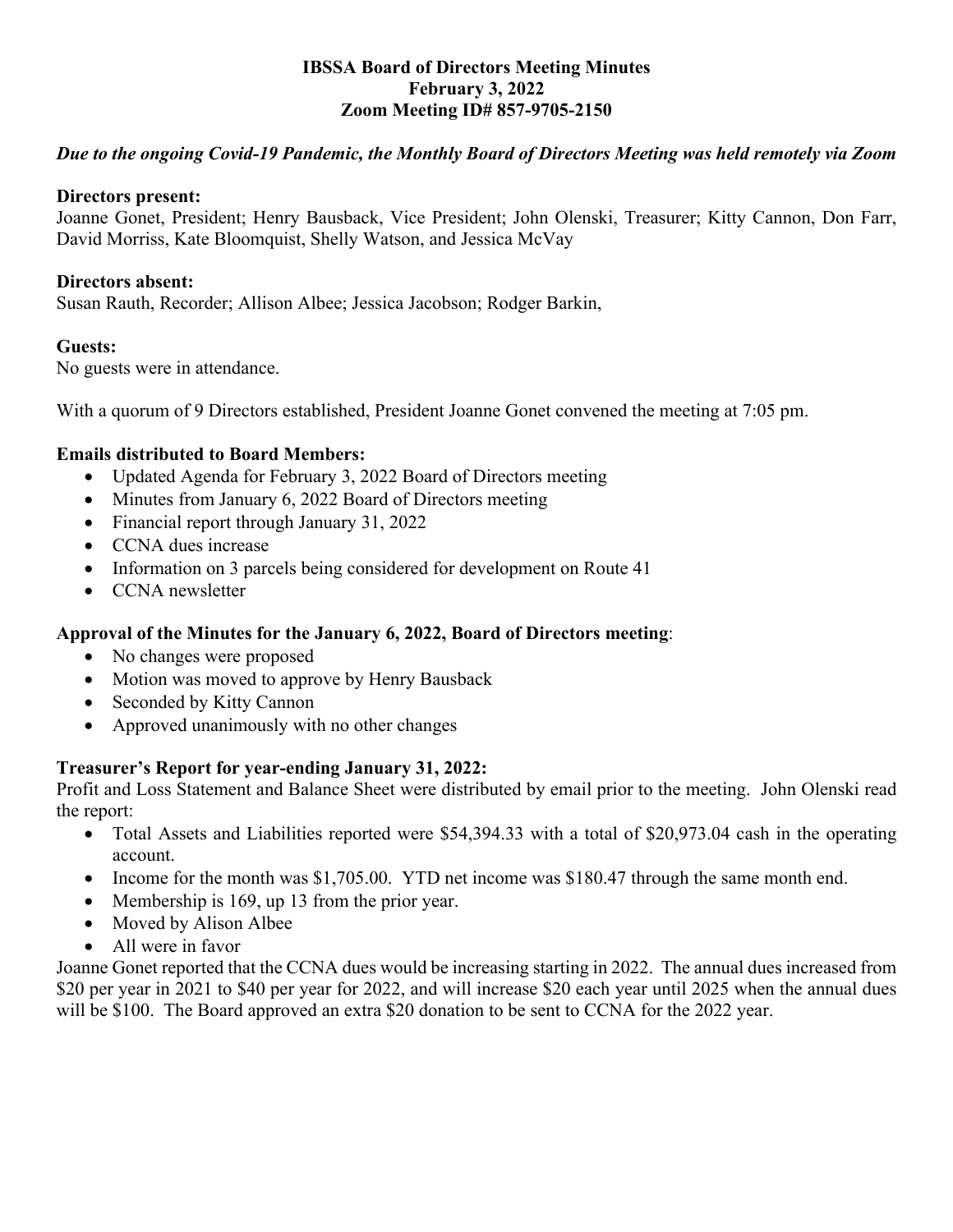# **Committee Reports**

**Neighborhood Watch**: Joanne read Debbie Muller's report:

| <b>IBSS NEIGHBORHOOD AND (TAMIAMI TRAIL) = TOTAL</b><br><b>ANNUAL CRIME STATISTICS (Approximate)</b> |            |             |
|------------------------------------------------------------------------------------------------------|------------|-------------|
|                                                                                                      |            |             |
| Aggravated Assauly                                                                                   | $3+(5)=8$  | $3+(5)=8$   |
| <b>Burglary</b>                                                                                      | $6+(4)=10$ | $13+(7)=20$ |
| Vehicle Burglary                                                                                     | $5+(4)=9$  | $16+(1)=17$ |
| Motor Vehicle Theft                                                                                  | $2+(1)=3$  | $3+(5)=8$   |
| Sex Crimes                                                                                           | $0+(4)=4$  | $0+(3)=3$   |
| Robbery                                                                                              | $0+(1)=1$  | $0+(2)=2$   |
|                                                                                                      |            |             |
|                                                                                                      |            |             |
| <b>CITYWIDE (Approximate Totals)</b>                                                                 |            |             |
|                                                                                                      | 2021       | 2020        |
| <b>Aggravated Assauly</b>                                                                            | 253        | 208         |
| <b>Burglary</b>                                                                                      | 231        | 226         |
| Vehicle Burglary                                                                                     | 212        | 327         |
| Motor Vehicle Theft                                                                                  | 141        | 122         |
| Sex Crimes                                                                                           | 34         | 31          |
| Robbery                                                                                              | 58         | 57          |
|                                                                                                      | 4          | 1           |

#### **Yard Sale Committee:**

Kitty Cannon reported that over 48 houses participated in the yard sale. The sale went well in spite of the cold weather.

#### **Beautification/Greenspace Update:**

City Email regarding possible Greenway Grant – IBSSA is applying for a \$10,000 grant from the Sarasota Bay Estuary. The grant would be used to remove the asphalt from the end of the Greenway on 47th Street and return it to a natural state. The City supports IBSSA. Upon receiving the funds, the IBSSA Board President will need to sign an encroachment agreement to include ongoing maintenance requirements.

Motion was made by David Morriss that the Board approve the efforts we are making to improve the Greenway with a grant. Henry Bausback 2<sup>nd</sup> the motion.

Board approved going forward with the grant application/

#### **Traffic Calming Meeting Update:**

Joanne Gonet and David Morriss met with Pat Robinson to discuss the traffic problems in the neighborhood. They also discussed that the neighborhood would like to be a test for use of beaver tails to help in slowing down traffic. More information on this meeting will follow.

## **Old Business**

#### **Indian Beach Park Survey Update:**

Joanne Gonet, Kate Bloomquist and Shelly Watson met with George Sweitzer to review the survey responses from neighbors. A recurring response from residents was that the park may not be able to be enlarged since the possible acquisition of land south of the Indian Beach Park was opposed. There is not an interest to make Indian